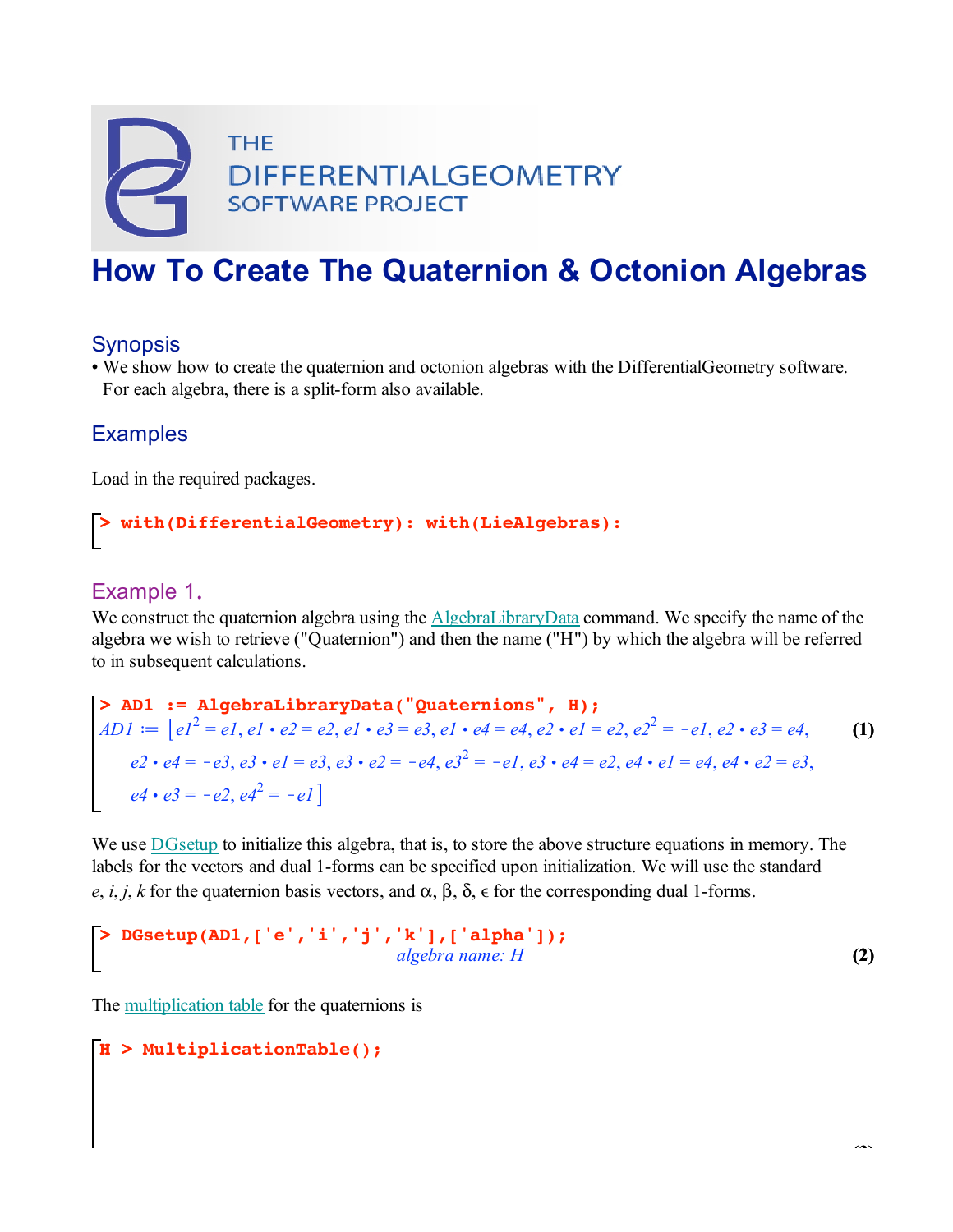|  |  |  | $\begin{vmatrix} e & i & j & k \end{vmatrix}$ |
|--|--|--|-----------------------------------------------|
|  |  |  |                                               |
|  |  |  |                                               |
|  |  |  |                                               |
|  |  |  |                                               |

We can calculate products of quaternions, inverses and conjugates. We can use either the non-commutative multiplication operator "." and evalDG or &algmult.

$$
\mathbf{H} > \mathbf{X} := \mathbf{evalDG}(\mathbf{e} + 2 \cdot \mathbf{i} + 3 \cdot \mathbf{j});
$$
  

$$
X := e + 2i + 3j
$$
 (4)

$$
\begin{array}{l}\n\mathbf{H} > \mathbf{Y} := \mathbf{evalDG}(\mathbf{e} + 2 \cdot \mathbf{i} + 3 \cdot \mathbf{j}); \\
Y := e + 2i + 3j\n\end{array} \tag{5}
$$

**(6)**  $H > evalDG(X.Y);$  $-12 e + 4 i + 6 j$ 

**H > (7) X &algmult Y;**  $-12 e + 4 i + 6 j$ 

$$
\mathbf{H} > \mathbf{U} := \mathbf{AlgebraInverse(X)}; \quad U := \frac{1}{14} e - \frac{1}{7} i - \frac{3}{14} j \quad (8)
$$
\n
$$
\mathbf{H} > \mathbf{evalDG(X,U)}; \quad e \quad (9)
$$

$$
\mathbf{H} > \mathbf{V} := \mathbf{D} \mathbf{G} \mathbf{conjugate}(\mathbf{X});
$$
  

$$
V := e - 2i - 3j
$$
 (10)

If *X* and *Y* are quaternions, then the real part of the product *X*.  $\overline{Y}$  defines a positive-definite inner product on the real vector space of quaternions.

$$
\mathbf{H} > \mathbf{X} := \mathbf{evalDG(a0*e + a1:i + a2*j + a3*k)};
$$
  

$$
X := a0 e + a1 i + a2 j + a3 k
$$
 (11)

$$
\begin{array}{lll} \n\mathbf{H} > \mathbf{Y} & \text{:= } \mathbf{evalDG}(\mathbf{b0}^* \mathbf{e} + \mathbf{b1}^* \mathbf{i} + \mathbf{b2}^* \mathbf{j} + \mathbf{b3}^* \mathbf{k});\\ \nY := b0 \, e + b1 \, i + b2 \, j + b3 \, k \n\end{array} \tag{12}
$$

$$
\begin{array}{ll}\n\textbf{H} > \textbf{DGRe(X} \text{ & \text{a1gmult} \text{ } \textbf{DGconjugate(Y)}); \\
&\quad (a0 \text{ } b0 + a1 \text{ } b1 + a2 \text{ } b2 + a3 \text{ } b3) \text{ } e\n\end{array}
$$
\n(13)

$$
\begin{array}{ll}\n\overline{\mathbf{H}} > \text{ DGRe}(\mathbf{X} \text{ & algorithm } \mathbf{D} \text{ & algorithm } \mathbf{D} \text{ & algorithm } \mathbf{D} \text{ & output } \mathbf{D} \text{ & output } \mathbf{D} \text{ & output } \mathbf{D} \text{ & output } \mathbf{D} \text{ & output } \mathbf{D} \text{ & output } \mathbf{D} \text{ & output } \mathbf{D} \text{ & output } \mathbf{D} \text{ & output } \mathbf{D} \text{ & output } \mathbf{D} \text{ & output } \mathbf{D} \text{ & output } \mathbf{D} \text{ & output } \mathbf{D} \text{ & output } \mathbf{D} \text{ & output } \mathbf{D} \text{ & output } \mathbf{D} \text{ & output } \mathbf{D} \text{ & output } \mathbf{D} \text{ & output } \mathbf{D} \text{ & output } \mathbf{D} \text{ & output } \mathbf{D} \text{ & output } \mathbf{D} \text{ & output } \mathbf{D} \text{ & output } \mathbf{D} \text{ & output } \mathbf{D} \text{ & output } \mathbf{D} \text{ & output } \mathbf{D} \text{ & output } \mathbf{D} \text{ & output } \mathbf{D} \text{ & output } \mathbf{D} \text{ & output } \mathbf{D} \text{ & output } \mathbf{D} \text{ & output } \mathbf{D} \text{ & output } \mathbf{D} \text{ & output } \mathbf{D} \text{ & output } \mathbf{D} \text{ & output } \mathbf{D} \text{ & output } \mathbf{D} \text{ & output } \mathbf{D} \text{ & output } \mathbf{D} \text{ & output } \mathbf{D} \text{ & output } \mathbf{D} \text{ & output } \mathbf{D} \text{ & output } \mathbf{D} \text{ & output } \mathbf{D} \text{ & output } \mathbf{D} \text{ & output } \mathbf{D} \text{ & output } \mathbf{D} \text{ & output } \mathbf{D
$$

### Example 2.

In the same manner, we can construct the octonion algebra. See AlgebraLibraryData for details.

#### **> AD2 := AlgebraLibraryData("Octonions", Oct);**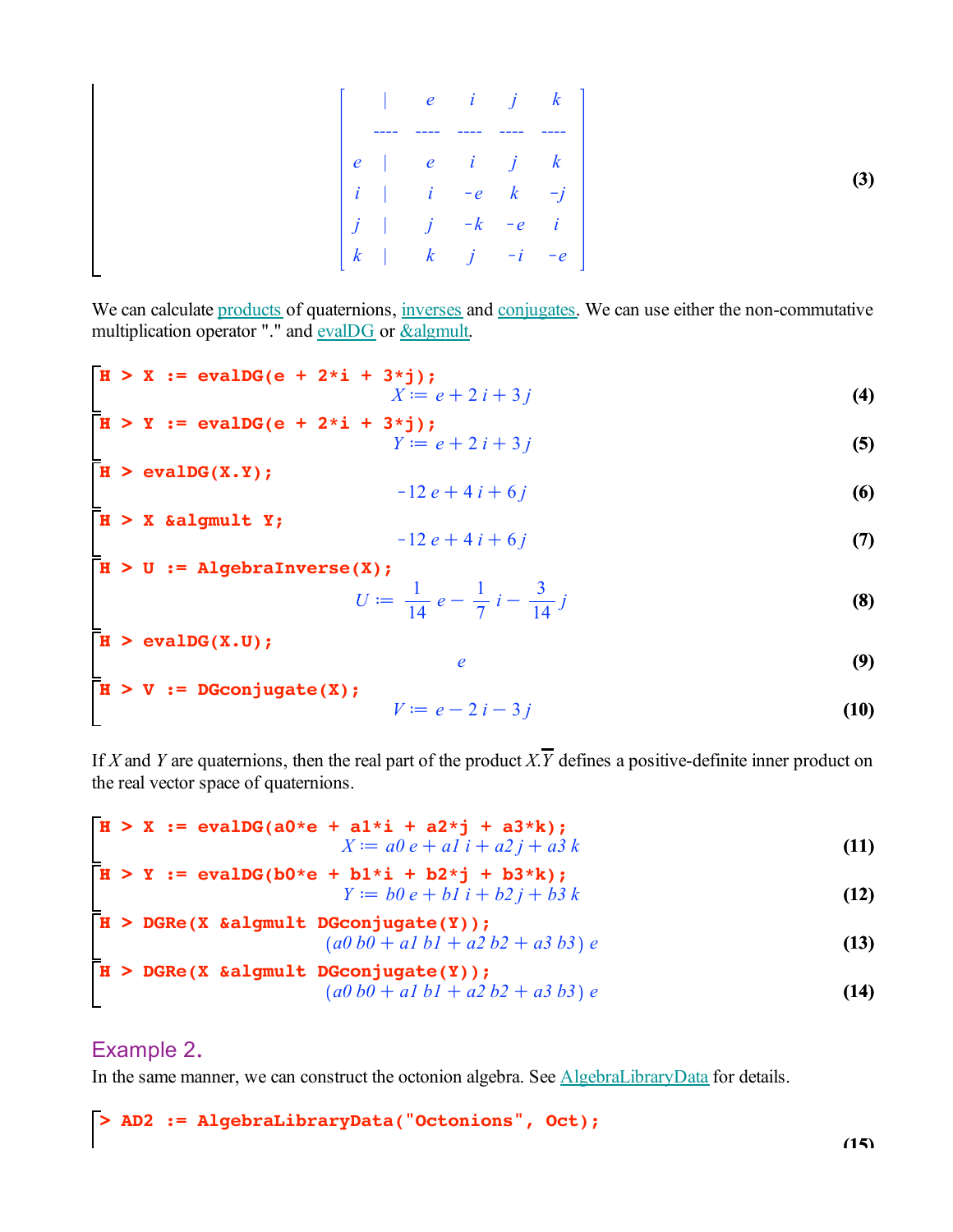| $AD2 :=  e1^2 = e1, e1 \cdot e2 = e2, e1 \cdot e3 = e3, e1 \cdot e4 = e4, e1 \cdot e5 = e5, e1 \cdot e6 = e6, e1 \cdot e7$  |                |                |    |                |                                  |                |                         |                |                |                                                                                                                                              | (15) |
|-----------------------------------------------------------------------------------------------------------------------------|----------------|----------------|----|----------------|----------------------------------|----------------|-------------------------|----------------|----------------|----------------------------------------------------------------------------------------------------------------------------------------------|------|
|                                                                                                                             |                |                |    |                |                                  |                |                         |                |                | $= e7, e1 \cdot e8 = e8, e2 \cdot e1 = e2, e2^2 = -e1, e2 \cdot e3 = e4, e2 \cdot e4 = -e3, e2 \cdot e5 = e6, e2 \cdot e6$                   |      |
|                                                                                                                             |                |                |    |                |                                  |                |                         |                |                | $= -e5, e2 \cdot e7 = -e8, e2 \cdot e8 = e7, e3 \cdot e1 = e3, e3 \cdot e2 = -e4, e3^2 = -e1, e3 \cdot e4 = e2, e3$                          |      |
| $\cdot e5 = e7, e3 \cdot e6 = e8, e3 \cdot e7 = -e5, e3 \cdot e8 = -e6, e4 \cdot e1 = e4, e4 \cdot e2 = e3, e4 \cdot e3 =$  |                |                |    |                |                                  |                |                         |                |                |                                                                                                                                              |      |
|                                                                                                                             |                |                |    |                |                                  |                |                         |                |                | $-e^2, e^2 = -e^2, e^4 \cdot e^5 = e^8, e^4 \cdot e^6 = -e^7, e^4 \cdot e^7 = e^6, e^4 \cdot e^8 = -e^5, e^5 \cdot e^1 = e^5, e^5 \cdot e^2$ |      |
|                                                                                                                             |                |                |    |                |                                  |                |                         |                |                | $= -e6, e5 \cdot e3 = -e7, e5 \cdot e4 = -e8, e5^{2} = -e1, e5 \cdot e6 = e2, e5 \cdot e7 = e3, e5 \cdot e8 = e4, e6$                        |      |
|                                                                                                                             |                |                |    |                |                                  |                |                         |                |                | • $el = e6, e6 \cdot e2 = e5, e6 \cdot e3 = -e8, e6 \cdot e4 = e7, e6 \cdot e5 = -e2, e6^2 = -e1, e6 \cdot e7 = -e4$                         |      |
| $e6 \cdot e8 = e3, e7 \cdot e1 = e7, e7 \cdot e2 = e8, e7 \cdot e3 = e5, e7 \cdot e4 = -e6, e7 \cdot e5 = -e3, e7 \cdot e6$ |                |                |    |                |                                  |                |                         |                |                |                                                                                                                                              |      |
|                                                                                                                             |                |                |    |                |                                  |                |                         |                |                | $= e4, e7^2 = -e1, e7 \cdot e8 = -e2, e8 \cdot e1 = e8, e8 \cdot e2 = -e7, e8 \cdot e3 = e6, e8 \cdot e4 = e5, e8 \cdot e5$                  |      |
| $= -e4, e8 \cdot e6 = -e3, e8 \cdot e7 = e2, e8^{2} = -e1$                                                                  |                |                |    |                |                                  |                |                         |                |                |                                                                                                                                              |      |
| > DGsetup(AD2, '[e0, e1, e2, e3, e4, e5, e6, e7]', [omega]);                                                                |                |                |    |                |                                  |                |                         |                |                |                                                                                                                                              |      |
| Oct > MultiplicationTable();                                                                                                |                |                |    |                | algebra name: Oct                |                |                         |                |                |                                                                                                                                              | (16) |
|                                                                                                                             |                | e0             |    |                | $el$ $e2$ $e3$ $e4$ $e5$         |                |                         | e6             | e7             |                                                                                                                                              |      |
|                                                                                                                             |                |                |    |                |                                  |                |                         |                |                |                                                                                                                                              |      |
|                                                                                                                             | e <sub>0</sub> | e0             |    |                | $el$ $e2$ $e3$                   | e <sub>4</sub> | e <sub>5</sub>          | e6             | e <sup>7</sup> |                                                                                                                                              |      |
|                                                                                                                             | el             | el             |    | $-e0$ $e3$     |                                  | $-e2$ $e5$     |                         | $-e4 - e7$     | e6             |                                                                                                                                              |      |
|                                                                                                                             | e <sub>2</sub> | e <sub>2</sub> |    |                | $-e3$ $-e0$ $e1$                 | e6             |                         | $e7 - e4 - e5$ |                |                                                                                                                                              | (17) |
|                                                                                                                             | e <sub>3</sub> | e <sub>3</sub> |    |                | $e2 - e1 - e0$ $e7 - e6$ $e5$    |                |                         |                | $-e4$          |                                                                                                                                              |      |
|                                                                                                                             | e <sub>4</sub> | e <sub>4</sub> |    |                | $-e5 - e6 - e7 - e0$ el          |                |                         | e <sub>2</sub> | e <sub>3</sub> |                                                                                                                                              |      |
|                                                                                                                             | e <sub>5</sub> | e <sub>2</sub> |    |                | $e4 - e7 e6 - e1 - e0 - e3 e2$   |                |                         |                |                |                                                                                                                                              |      |
|                                                                                                                             | e6             | e <sub>6</sub> | e7 | e <sub>4</sub> |                                  |                | $-e5 - e2 e3 - e0 - e1$ |                |                |                                                                                                                                              |      |
|                                                                                                                             |                | e7             |    |                | $-e6$ e5 e4 $-e3$ $-e2$ e1 $-e0$ |                |                         |                |                |                                                                                                                                              |      |

The octonions are non-associative.

```
Oct > 
e4 &algmult (e5 &algmult e6);
                                                                        (19)
Oct > 
(e4 &algmult e5) &algmult e6;
                                                                        (18)
                                 -e7e7
```
### **Commands Illustrated**

• evalDG, DGsetup, AlgebraInverse, AlgebraLibraryData, DGconjugate, MultiplicationTable

## **Related Commands**

• AlgebraData, LieAlgebraData, SimpleLieAlgebraData

## **References**